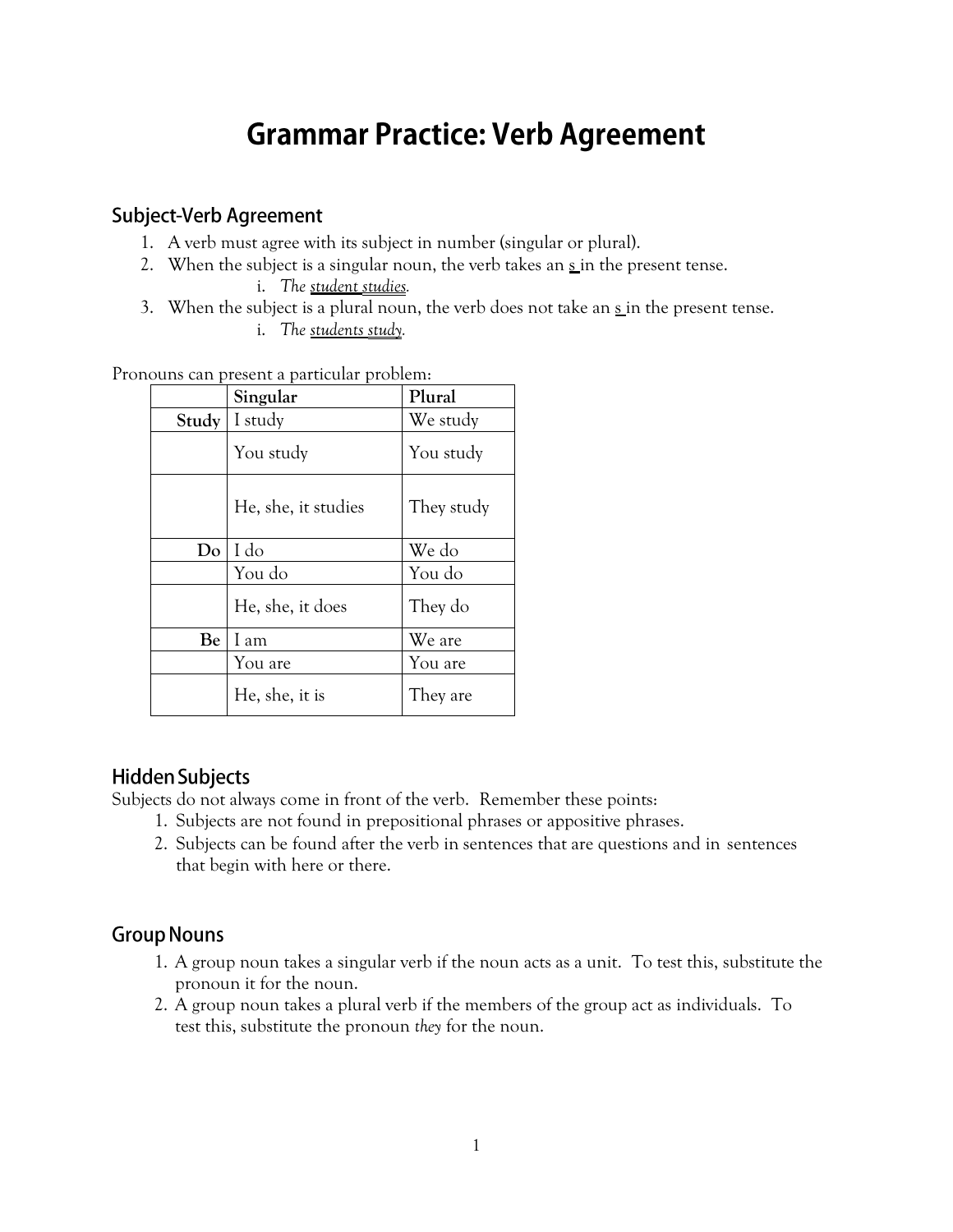#### **Indefinite Pronouns**

- There are three kinds of indefinite pronouns: always singular, always plural, and sometimes singular/sometimes plural.
	- o The singular ones are everyone, everybody, everything, each, someone, somebody, something, another, anyone, anybody, anything, either, no one, nobody, nothing, neither.
	- o The plural ones are both, few, many, several.
	- o The singular/plural ones are any, all, most, more, none, some.

Everyone is expecting a miracle. Both were to blame. The books are gone. All were very popular. The sugar is gone. All of it was spilled.

### **Compound Subjects**

- If the conjunction used to connect the compound subjects is *and*, the verb is usually plural.
	- o Mary and Steve are my good friends.
	- o The exception to this is if the subjects are considered one unit: Peanut butter and jelly is my favorite sandwich.

 If the conjunction used to connect the compound subjects is *or*, *nor*, *either*, *either/or*, *neither*, *neither/nor*, *not only/but also*, you need to be particularly careful. Use the subject closer to the verb to make agreement.

- o Mary or Steve is going to help me.
- o My friends or my two brothers are going to help me. My friends or my brother is going to help me.
- o My brother or my friends are going to help me.

#### **Unusual Nouns**

 Don't assume that every noun that ends in *s* is plural, or that all nouns that do not end in *s* are singular. There are some exceptions. Here are some of the most common.

| Singular, but end in $s$<br>mathematics<br>economics    | diabetes<br>measles  |              | <b>United States</b><br>Kansas |
|---------------------------------------------------------|----------------------|--------------|--------------------------------|
| Irregular plural form (not $s$ ):<br>people<br>children | feet<br>mice         | men<br>women | data<br>alumni                 |
| Always plural nouns:<br>clothes<br>headquarters         | scissors<br>tweezers |              | fireworks<br>pants             |